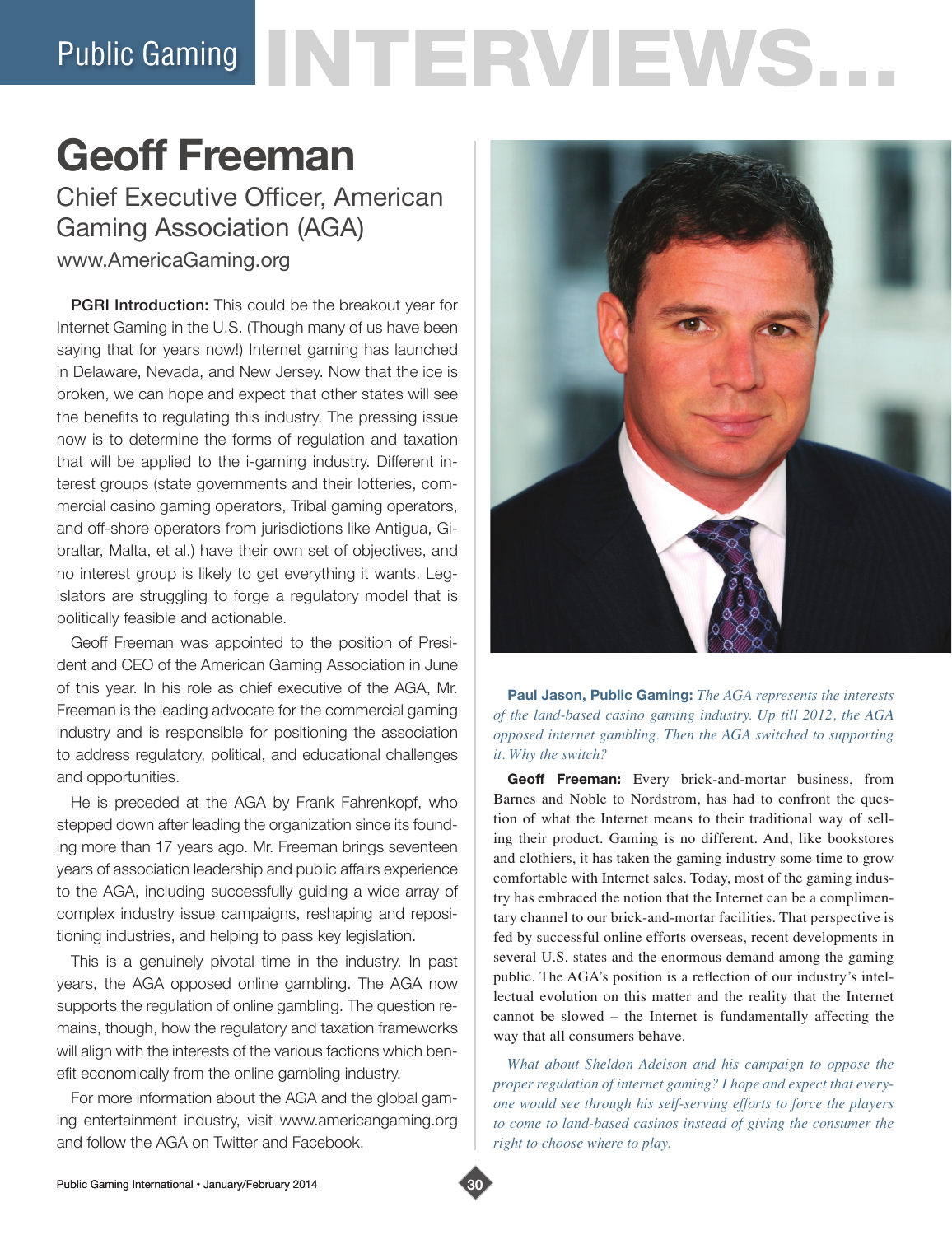## THE CASE FOR REGUALATING AND TAXING INTERNET GAMBLING

By Geoff Freeman

Online gaming is a pressing issue that affects millions of American consumers, major businesses and the U.S. economy. With so much at stake, I recently testified before the House Committee on Energy and Commerce (Subcommittee on Commerce, Manufacturing, and Trade) to deliver a clear message: the attempted prohibition of online gaming simply does not—and will not—work.

Under the Unlawful Internet Gambling Enforcement Act of 2006 and the Wire Act, the federal government has tried to crack down on operators running illegal offshore gambling sites. This attempted prohibition has failed by every measure.

Last year, before a single state legalized online gaming, Americans spent nearly \$3 billion—or nearly 10 percent of the entire worldwide online gaming market—on illegal, unregulated offshore gaming sites. In other words, prohibition has succeeded only in creating a thriving black market that places consumers at risk. Moreover, the failed attempts to squeeze the Internet back into the bottle from which it came prevent law-abiding U.S. companies from innovating and prevent states and localities from creating jobs and reaping much-needed tax revenue.

In New Jersey—one of three states that have legalized online gaming in the absence of federal action—50,000 people signed up for online gaming sites in the first week it was available. Furthermore, estimates show that 100 million individuals will gamble on their mobile devices by 2018.

The writing is on the wall: the encroachment of the Internet cannot be stopped and neither can consumer demand. Anyone who doesn't believe that online gaming is here to stay should ask Blockbuster if streaming movies online was merely a fad. The simple question that policymakers must answer is: Are we going to regulate online gaming or pretend that we can wish the Internet away?

Fortunately, there is a solution. Where prohibition has failed, legalization, oversight and a strong regulatory regime can accomplish the following: *Protect consumers from unscrupulous operators and fraudulent games; Shrink the unregulated black market and provide for the safe, controlled, pragmatic development of the regulated transparent market; and Provide law enforcement agencies with a willing partner for cracking down on underage gambling, criminal activity and illegal operators.*

Congress has the chance to enact strong regulatory standards that provide a uniform set of protections for consumers while respecting states' rights to choose what is in their best interests. The technology exists now to allow regulated online gaming that can preserve the integrity of the games to protect consumers, prevent underage play, promote responsible gaming, and provide law enforcement officials the tools they need to identify fraudulent and criminal activity.

Countries and jurisdictions such as the United Kingdom, France, Germany, Italy, Denmark, Spain, Belgium, Australia, Switzerland, Sweden, Hong Kong, Japan and Canada—as well as Delaware, New Jersey and Nevada—are already using these technologies to effectively protect online gamers. If and when we choose to join them, we have the potential to generate more than \$26 billion in tax revenue while bringing more than 22,000 jobs to the United States.

Responsibly extending gaming into the online world is a natural progression. Millions of Americans are already gambling online illegally and will continue to do so—no matter how many times governments try to prohibit it. Instead of benefitting shady offshore operators through pretend prohibition, American consumers deserve an online gaming market that is safe and well-regulated.  $\blacklozenge$